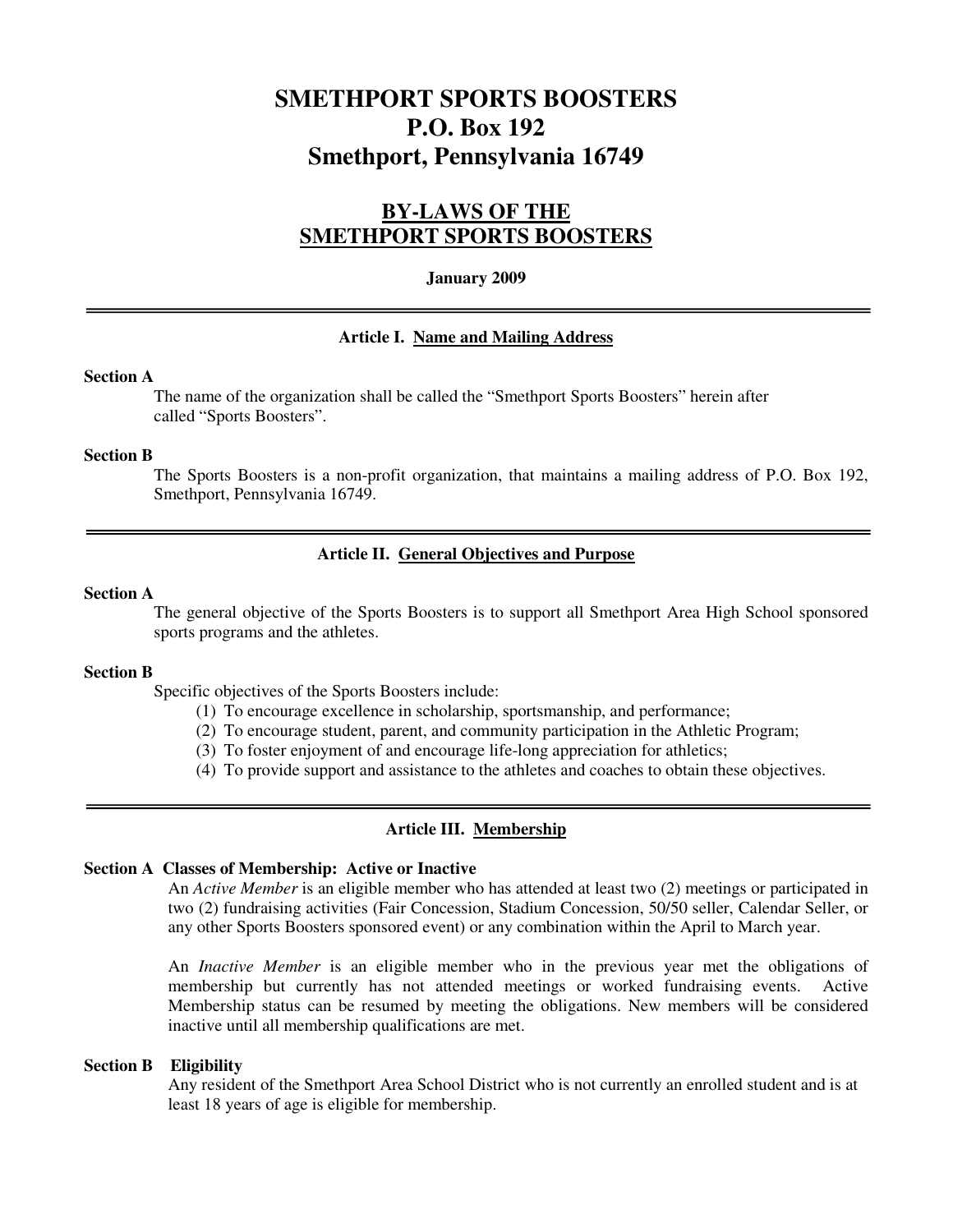### **Section C Rights of Active Members**

Any Active Member is qualified to vote, serve on a committee, or hold an office. Active Members must be present at meetings to vote.

### **Section D Resignation and Disciplinary Action**

- (1) Any member may resign from the Sports Boosters by submitting the request in writing.
- (2) Any member who does not meet Active Member requirements for more than a year will be removed from the membership list.
- (3) Upon completing all obligations of Active Membership, full Active Membership will be reinstated for a person who resigns or is removed from the Active Membership list.

## **Article IV. Officers**

### **Section A List in Order of Rank**

Officers of the Sports Boosters shall consist of President, Vice-President, Secretary, and Treasurer.

### **Section B Duties**

### Duties of the President:

- (1) Create the agenda and preside at all meetings;
- (2) Serve as the official representative of the Sports Boosters and sign any documents or contracts for the Sports Boosters;
- (3) Appoint committees;
- (4) Call special meetings;
- (5) See that the By-Laws are enforced;
- (6) Appoint a person to have the records and books audited annually;
- (7) Coordinate the use of any Sports Boosters' property or equipment outside of approved Sports Boosters activities;
- (8) Be the liaison between the Sports Boosters and the Athletic Director and the School District;
- (9) Cast the deciding vote in the event of a tie.

## Duties of the Vice-President:

- (1) Assist the President in all matters;
- (2) Preside at meetings in the absence of the President;
- (3) Assume the duties of the President if the President resigns or is unable to fulfill the duties of the office;
- (4) Serve as Chairperson of the Membership Committee;
- (5) Keep attendance records of all meetings and fundraising events.

### Duties of the Secretary:

- (1) Keep accurate minutes of Sports Boosters' meetings;
- (2) Read/correct the minutes of the previous meeting for approval;
- (3) Keep a record of all incoming and outgoing correspondence;
- (4) Announce regular and special meetings by placing ads in the local paper and on the local radio station.

### Duties of the Treasurer:

- (1) Have custody of the Sports Boosters' funds and records;
- (2) Receive and dispense funds as authorized;
- (3) Provide a monthly statement and financial report;
- (4) Prepare and submit reports, tax returns, End of the Year Report, and any other required financial matters;
- (5) Keep a record of any donations or memorials.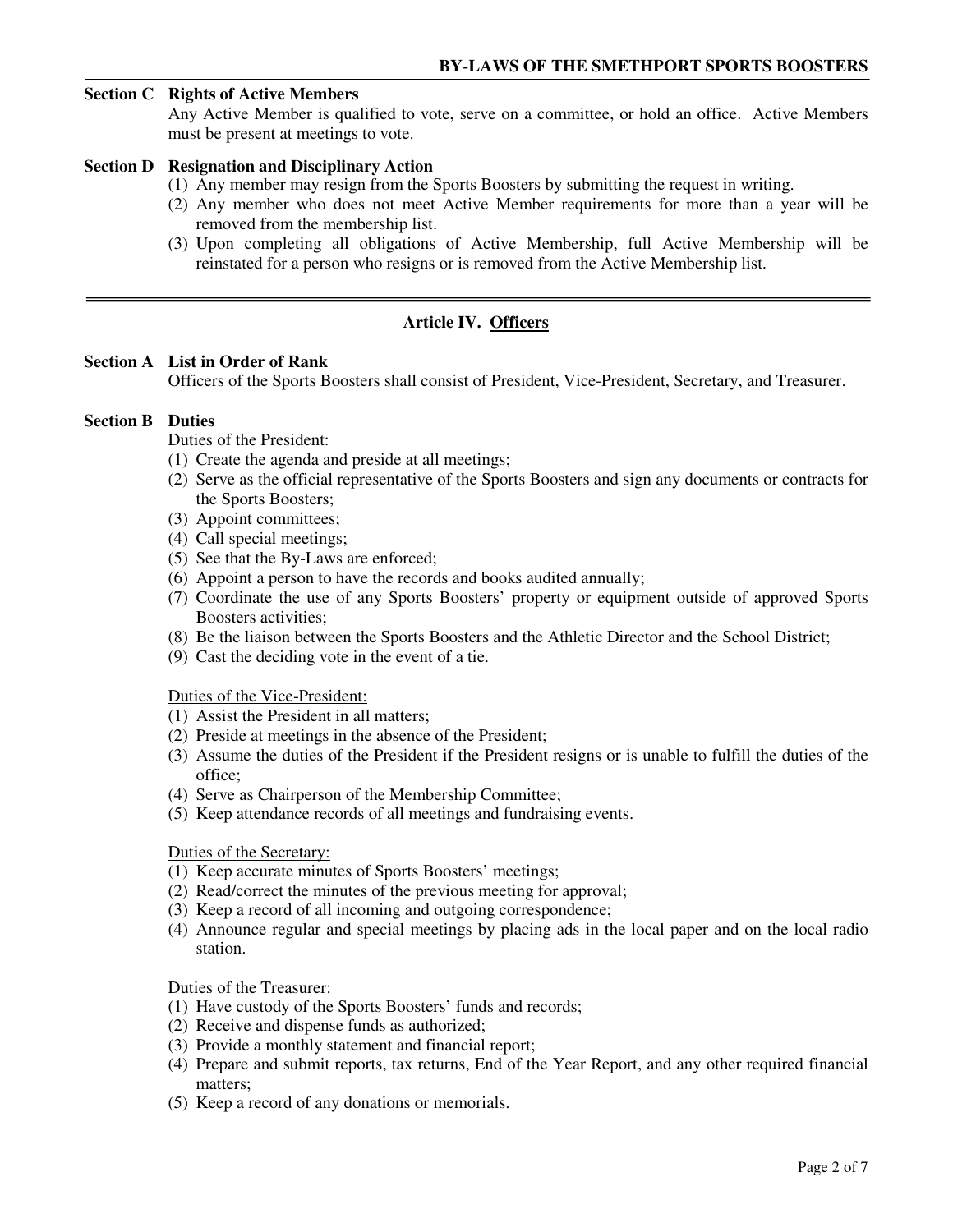### **Section C Term of Office**

- (1) Term of office shall be one (1) year;
- (2) Term shall be May  $1<sup>st</sup>$  of the current year through April 30<sup>th</sup> of the next year.

### **Section D Nominations and Elections**

- (1) The President shall appoint a Nomination Committee of at least three (3) Active Members;
- (2) The Committee shall prepare a slate of candidates culled from the list of Active Members for each office. An Active Member may request to be placed on the ballot;
- (3) All nominees must agree to serve prior to being placed on the ballot;
- (4) Each Active Member may vote, if present, for the election of officers;
- (5) Elections shall be held at the Annual Meeting in April of each year;
- (6) No more than one member of an immediate family may hold office during the same term;
- (7) The President shall appoint a replacement to serve until annual elections for any officer who resigns within an uncompleted term;

### **Article V. Meetings**

### **Section A Regular Meetings**

- (1) Regular meetings shall be held monthly on the first Tuesday of each month at the High School at 7:00 pm unless otherwise notified. (July and August meeting locations will be announced);
- (2) At least two (2) officers must be present for a meeting to be held;
- (3) Meetings will be announced for the next year at the Annual Meeting;
- (4) Notice of cancellation or changes will be published in the local newspaper and radio station at least three (3) days in advance, if possible.

### **Section B Annual Meetings**

- (1) An Annual Meeting shall be held each year in the month of April;
- (2) Election of Officers will be held by paper ballot;
- (3) Activities of the Sports Boosters for the next year shall be discussed;
- (4) Committees of the previous year will report;
- (5) Coaches of all sports are encouraged to attend the Annual Meeting to present requests.

### **Section C Special Meetings**

- (1) The President may call a Special Meeting at the request of at least three (3) Active Members;
- (2) Special Meetings will be announced in the local newspaper and radio station at least three (3) days in advance;
- (3) The agenda shall consist of only the topics for which the meeting was called;
- (4) Any vote will be confined to the topic for which the meeting was called.

### **Section D Quorums**

(1) A quorum shall consist of a majority of all Active Members present.

### **Article VI. Board of Directors (N/A)**

### **Article VII. Executive Committee (N/A)**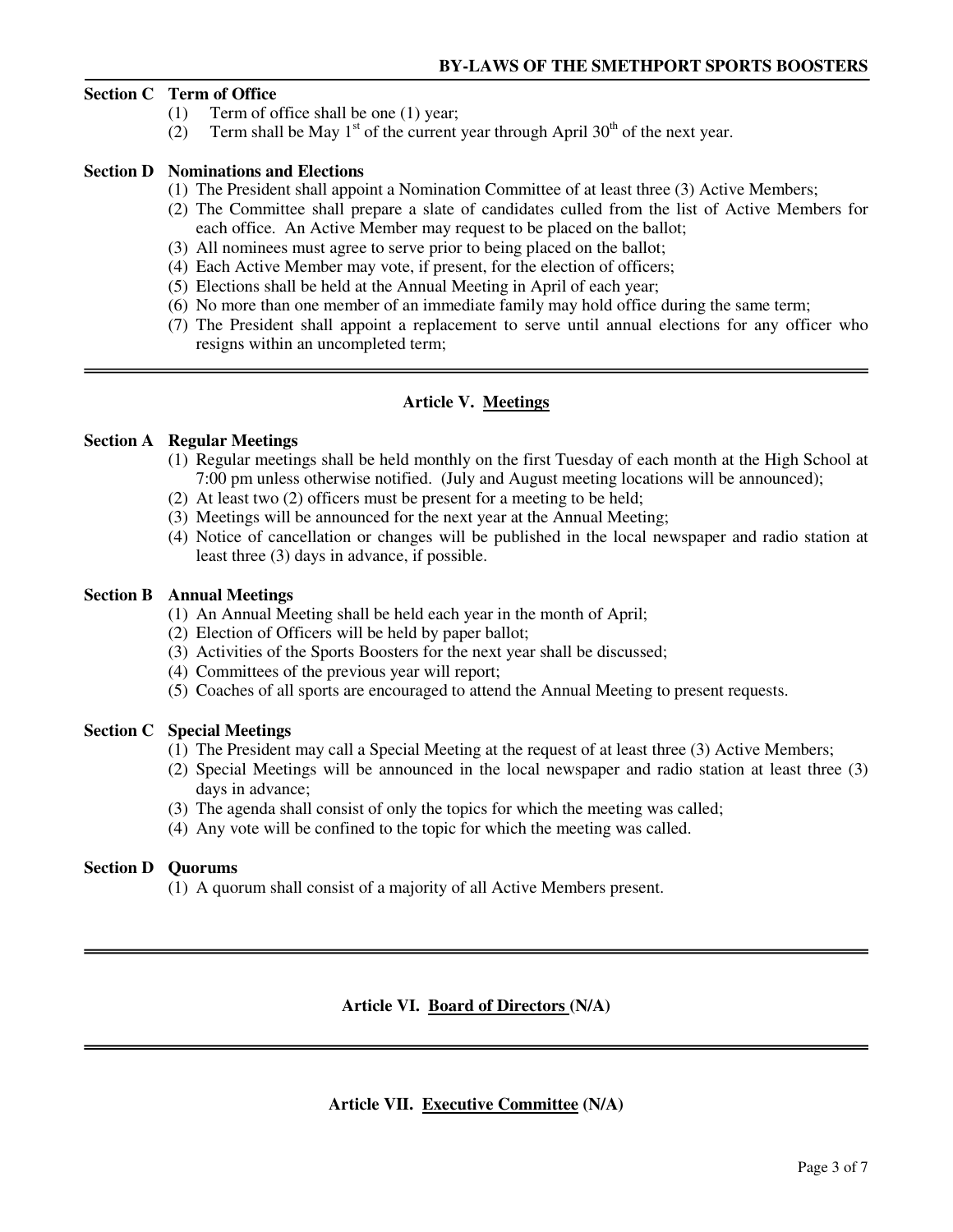## **Article VIII. Committees**

### **Section A Nominating Committee**

The President shall appoint a Nominating Committee in February.

Duties of the Nominating Committee:

- (1) To prepare a ballot consisting of at least two (2) Active Members for each position, if possible, that are agreeable to serve if elected;
- (2) To present the slate of candidates at the March meeting;
- (3) To prepare a paper ballot for the April Annual Meeting;
- (4) To count the ballots and announce the new slate of officers. (If a committee member is a candidate, another Active Member shall be appointed to count ballots.)

### **Section B Membership Committee**

The President shall appoint a Membership Committee at the Annual Meeting. The Vice President will serve as the Chairperson.

Duties of the Membership Committee:

- (1) To recruit new members to the Sports Boosters;
- (2) To maintain the Sports Boosters' Membership records;
- (3) To verify a person's qualifications (See Article III. Membership);
- (4) To keep accurate records of Active Members (See Article III. Membership);
- (5) To encourage each coach to select a Parent Representative to attend meetings to act as a liaison with the Sports Boosters for the purpose of supporting Sports Boosters' activities and fundraisers.

### **Section C Finance Committee**

 The President shall appoint a committee of at least three (3) Active Members in February. The Treasurer shall be an Ad Hoc Member.

Duties of the Finance Committee:

- (1) In February review the records of the Treasurer and Secretary;
- (2) Oversee the auditing of the books;
- (3) Provide a financial report at the Annual Meeting of the findings of the Finance Committee;
- (4) Prepare a budget for the next year based on requests from coaches based on the Sports Boosters' Guidelines for Financial Requests.

### **Section D Scholarship Committee**

The President shall appoint a committee of at least three (3) Active Members in March. Committee members may not serve if they have a family/household member who is eligible for a scholarship.

Duties of the Scholarship Committee:

- (1) Review the scholarship process and make recommendations, if needed, for approval by the Sports Boosters at a general meeting;
- (2) Prepare scholarship packets to distribute to graduating seniors;
- (3) Review all completed scholarship packets;
- (4) Decide scholarship winners to be announced at the Spring Banquet.

### **Section E Fundraising Committee**

The President shall appoint a Fundraising Committee at the Annual Meeting.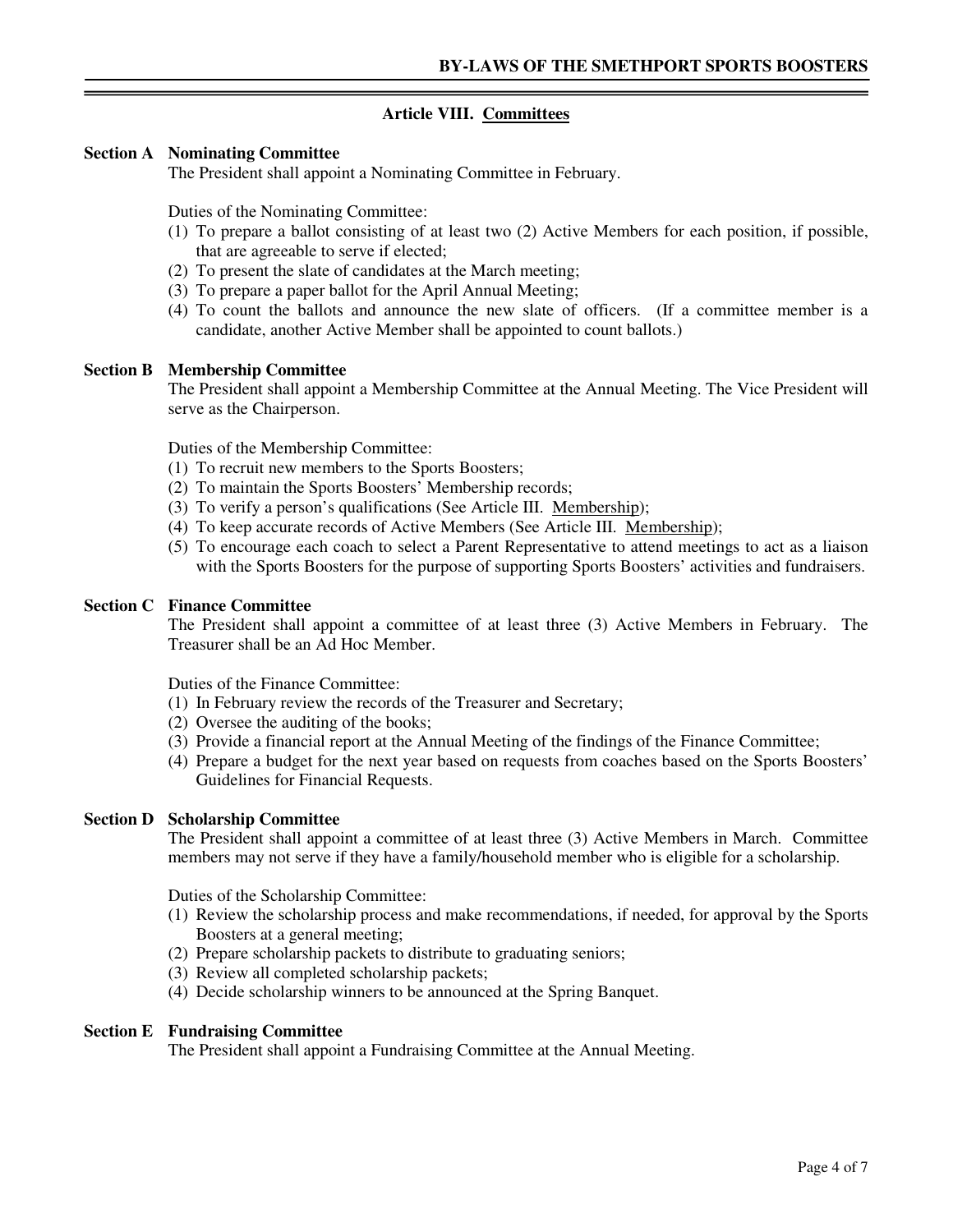Duties of the Fundraising Committee:

- (1) Plan the menu, purchase food and other items needed, and recruit volunteers for the concession stand at the Sports Stadium for home games/meets;
- (2) Recruit sellers of 50/50 tickets at home games/meets;
- (3) Plan the menu, purchase food and other items needed, and recruit volunteers for the Fair concession stand;
- (4) Reproduce and sell Lottery Calendars;
- (5) Develop other fundraising activities. Prior approval by a majority vote of Active Members at a Regular Meeting is required prior to initiating a fund- raising activity.

### **Section F Public Relations**

The President shall appoint a Public Relations Committee at the Annual Meeting.

Duties of the Public Relations Committee:

- (1) To create and submit for publishing advertising of Sports Boosters' activities such as fundraising events and banquets;
- (2) To create and revise annually, if needed, a brochure describing the Sports Boosters to be distributed at the McKean County Fair, 7th grade orientation, and other activities;
- (3) To create and have published the outcome of Sports Boosters' activities.

### **Section G Banquet Committee**

The President shall appoint a Banquet Committee at the Annual Meeting.

Duties of the Banquet Committee:

- (1) Liaison with the Athletic Director to select dates for the banquets;
- (2) To prepare and mail invitations to all eligible athletes and their families;
- (3) To coordinate the purchasing of letters, pins, plaques, and trophies for eligible athletes with the Athletic Director;
- (4) To prepare a menu, order food, recruit help to serve, and clean up for the banquets.

### **Article IX. Parliamentary Authority**

**Section A** Robert's Rules of Order shall govern Sports Boosters' meetings in all cases in which they are applicable and in which they are not inconsistent with these By-Laws.

### **Article X. Amendment of the By-Laws**

**Section A** The President shall appoint a Special Committee, if needed, of at least three (3) Active Members to serve on the Committee. Amendments must be presented in writing and discussed at a regular meeting. The amendments will then be voted upon at the next regular meeting. The amendment needs a two-thirds (2/3) vote of members present at the meeting in order to pass. Any Active Member may request an amendment to the By-Laws be made. The current officers shall review the By-Laws every three (3) years.

Duties of the Committee:

- (1) To review existing By-Laws as they pertain to the issue that needs to be addressed;
- (2) To create amendments to propose at a regular monthly meeting;
- (3) To follow Robert's Rule of Order in developing an amendment.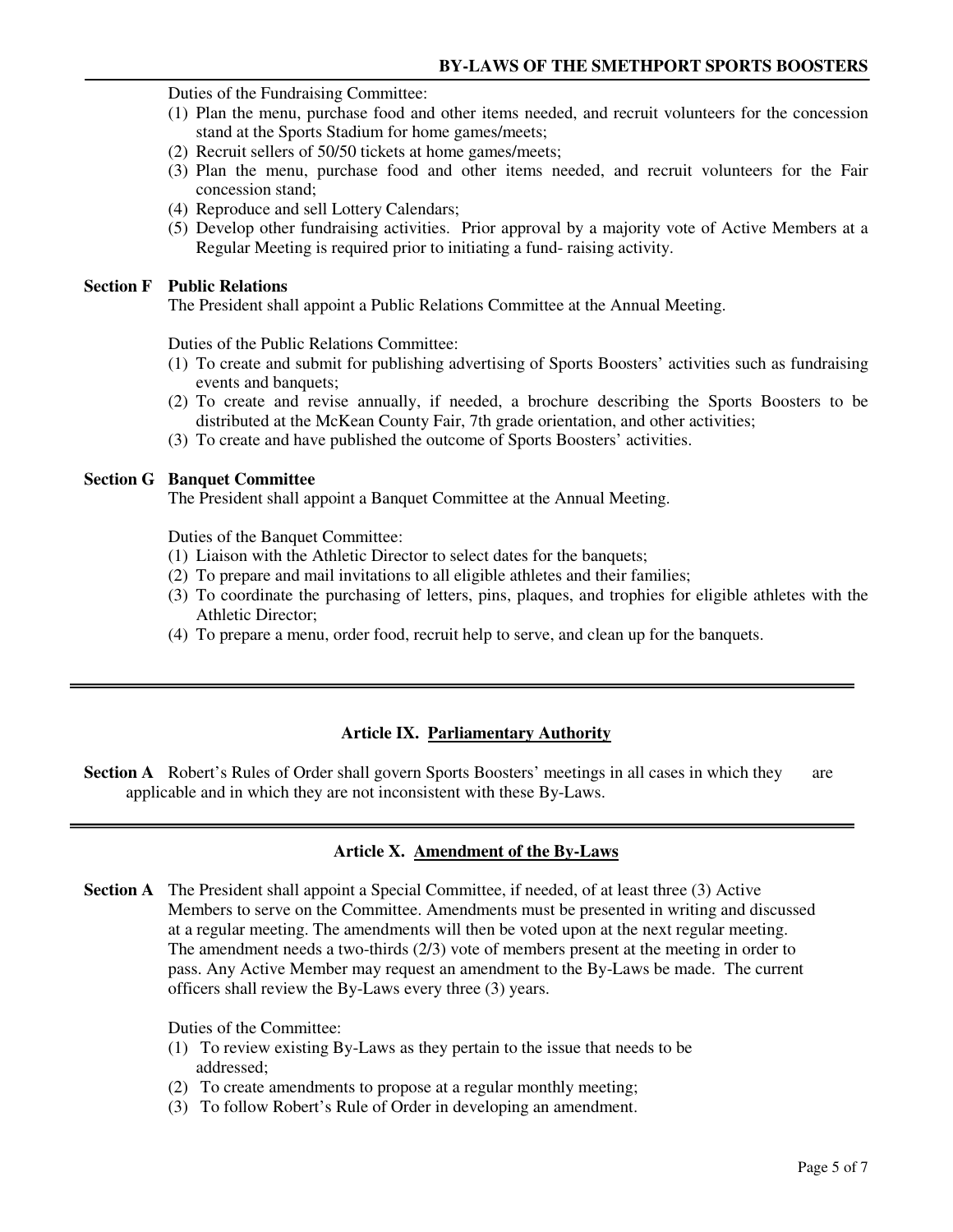## **Article XI. Expenditure of Funds**

**Section A Bills for payment** or receipts for all funds must be presented to the Treasurer as soon as possible after approval is given. No expenditure may exceed 50% of the club's funds minus operating expenses.

### **Section B Routine Expenditures**

- (1) Letters, pins, plaques, trophies, and other awards requested by the Athletic Director for the fall, winter and spring sports banquets;
- (2) Sponsor radiobroadcasts for home, play-off, and state competitions; Promotions (notices, thankyou notes, etc.) recommended by the Public Relations Committee and approved by the Sports Boosters;
- (3) Sponsor fall, winter and spring Sports Banquets;
- (4) General operating costs;
- (5) Awards for championship teams or individual athletes (See Section D below);
- (6) Annual scholarship(s).

### **Section C Special Request for Funding**

- (1) Head Coaches are encouraged to request funds at the Annual Meeting in April;
- (2) The Request for Funding Form shall be used for all requests, if possible;
- (3) Priority of funding will be based on the overall need among all athletes, practicality, urgency of need, long term effect, and availability of funds. Previous granting of funds to a sport will also be considered;
- (4) Funding will be limited to those items not provided for by the School District. School District funding will be taken into consideration;
- (5) No funds shall be given to directly benefit a member, officer of the Sports Boosters or any private individual with the exception of pre-approved services rendered by an individual;
- (6) Requests may be approved in full or part as determined by majority vote of the Active Members;
- (7) A teams' separate fundraising profits deposited for holding with the Sports Boosters shall be available upon the request of the Head Coach;
- (8) The four (4) Officers may consider requests by coaches for \$100 or less with a majority of the officers' vote for funding. Such funding will be reported to the Sports Boosters at the next Regular Meeting.

### **Section D Recognition Awards**

### *State Champions:*

- (1) A State Champion Ring for up to \$150 each **and an apparel item for up to \$50 each** shall be awarded to an individual or team (including coaches and managers) who is the State Champion.
- (2) A Banner shall be placed in the gym in recognition of a State Champion or team.

# *State Individual Medalist (2nd thru 8th place):*

(1) An apparel item for up to \$100 each shall be awarded to an individual who receive a state medal for  $2^{nd}$  thru  $8^{th}$  place finish.

# *State Team Semi finalist (2nd thru 4th place):*

(1) An apparel item for up to \$100 each shall be awarded to a team (including coaches and managers) who receive a state medal **for 2nd thru 4th place finish.**